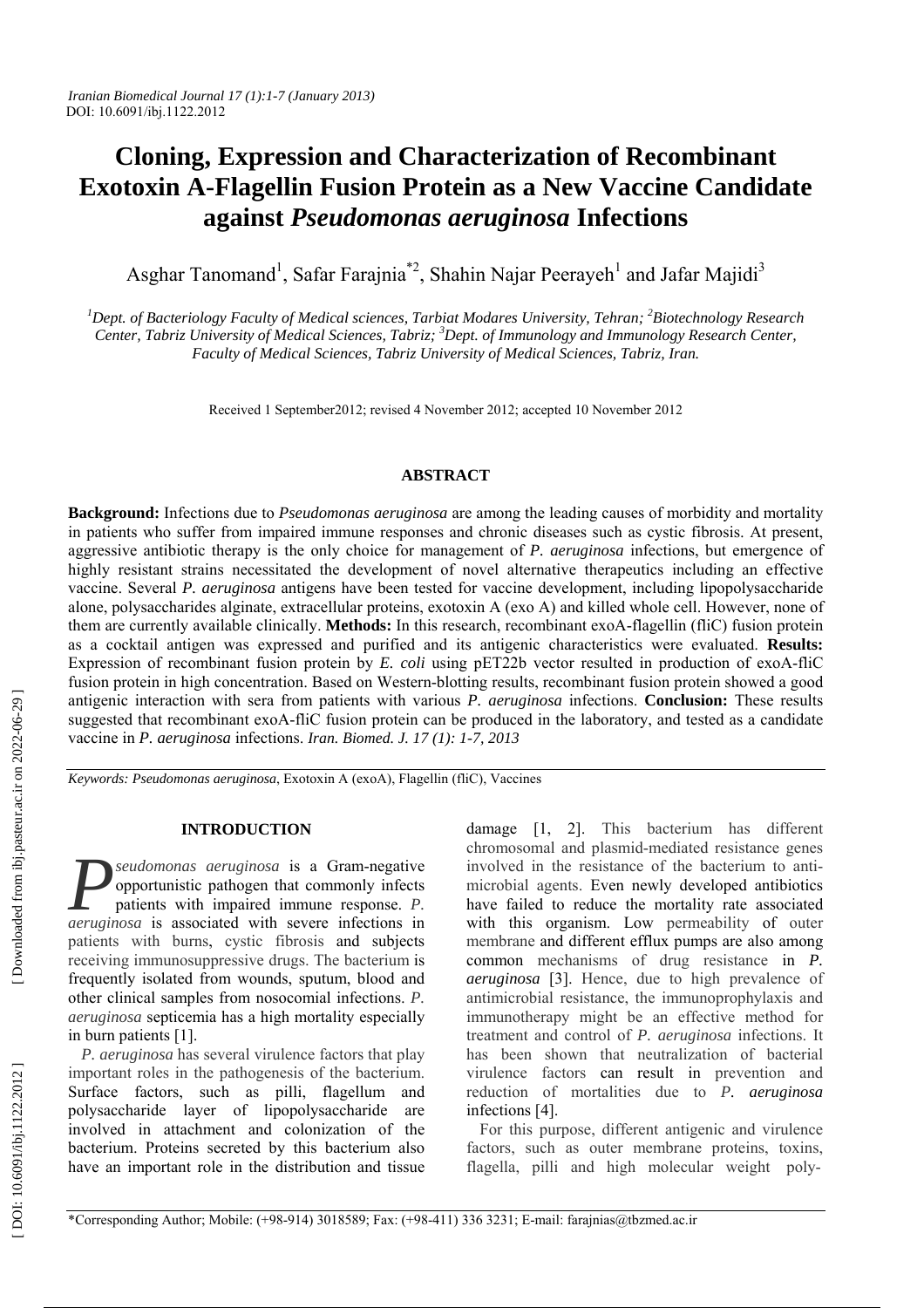| Table 1. Primer sequences were used in amplification of exotoxin A (exoA) and flagellin (fliC) gene fragments. |  |  |  |  |  |  |  |  |
|----------------------------------------------------------------------------------------------------------------|--|--|--|--|--|--|--|--|
|----------------------------------------------------------------------------------------------------------------|--|--|--|--|--|--|--|--|

| ExoA gene | Forward<br>Reverse | _GGATCCCCGAGGAAGCCTTCGAC_<br>GTGTTGACGGTCAAGGCCATGCCGTCGCCGAGGAACTC          | Bam HI |
|-----------|--------------------|------------------------------------------------------------------------------|--------|
| FliC gene | Forward<br>Reverse | GAGTTCCTCGGCGACGGCATGGCCTTGACCGTCAACACCAAC<br>GTTCAGCGACTCTGCGCTCATCTCCTCGAG | Xho I  |

saccharides have been evaluated as vaccine candidates [5-8]. *P. aeruginosa* exotoxin A (exoA) plays an important role in virulence of the bacterium and it has been shown that the exoA-deficient mutants exhibit virulence 20 times less than the wild type strain in the mouse models [9].

The mechanism of exoA activity in mammalian cells has been studied in detail [9-11]. The toxin binds and enters into the cells by receptor-mediated endocytosis and then translocates to the cell cytoplasm, where it inactivates elongation factor 2 and inhibits protein synthesis. Also, exoA has ability to inhibit the host response to infection [9]. ExoA is an antigenic protein that induces humoral immune responses in animal models. Based on the results of different studies, these antibodies are highly protective. Therefore, exoA has been considered as a promising vaccine candidate for pseudomonas infections [10-12].

The bacterial flagellum binds to epithelial cells via asialo-GM1 receptors and induces inflammatory responses through activation of kappa B nuclear factor by interaction with the toll-like receptor-5 and -2 [13]. The bacterial flagella are strong immunogenic factors and active or passive immunization with flagellar antigens induces antibody production. These antibodies inhibit bacterial distribution, thus prevent systemic infection in a mouse model of burn and pulmonary infections [13]. Studies have shown that monoclonal antibodies against *P. aeruginosa* flagellin (fliC) are very protective against *P. aeruginosa* infections in various animal models. Therefore, this antigen has been also suggested as a vaccine candidate for *P. aeruginosa* [14-16].

It has been demonstrated that immunization with a single antigen cannot induce protective immune response in an optimal level, whereas vaccines containing cocktail of different antigens are capable of generating higher level of immune responses. Different cocktails or fusion proteins have been attempted against pseudomonas infections, such as exoA-pillin [10], exoA-oprF-oprI [12],  $\text{flic}_{a,b}$ -oprF-oprI [7], but there is no any report on preparation of exoA-fliCcombined vaccine for pseudomonas infection.

In the present study, we describe the preparation of recombinant exoA and fliC protein as a new vaccine candidate against pseudomonas infection.

## **MATERIALS AND METHODS**

*Bacterial strains and plasmids. P. aeruginosa strains* PAO1 and 8821M were used for DNA extraction and amplification of exoA and fliC genes, respectively. *E. coli* strains DH5 α and BL21 (Novagen, USA), plasmids pTZ57R (Fermentas, Lithuania) and pET22b (Novagen, USA) were used in cloning and recombinant expression.

*Primer design.* Primers for exoA gene (domains I-II, the binding and translocator domains) were designed based on exoA gene sequence of *P. aeruginosa* PAO1. Primers for fliC were designed to amplify N-terminal 170 amino acids from fliC gene sequence of *P. aeruginosa* 8821M. Therefore, 1212 bp N-terminal nucleotides of exoA gene and 510 bp N-terminal nucleotides of fliC gene were selected for primer design (Table 1).

*DNA extraction and PCR amplification of fliC and exoA genes.* Genomic DNA was extracted with phenol-chloroform method as described elsewhere [17]. ExoA and fliC genes were amplified separately by PCR in 25-µl volumes. The amplification conditions for exoA were initial denaturation at 94°C (4 min) and 31 cycles consisting of 94°C (1 min), 65°C (1 min), 72°C (1 min) and a final extension at 72°C (5 min). The program for fliC were 94°C (4 min), 31 cycles consisting of 94°C (1 min), 58°C (1 min), 72°C (1 min) and an additional extension time at 72°C (5 min). PCR products related to fliC and exoA were gel purified separately by a purification kit (Macherey Nagel, Germany) and analyzed by electrophoresis.

*Preparation and amplification of exoA-fliC fusion gene by overlapping PCR method.* Overlapping PCR was used for construction of exoA-fliC fusion gene [18]. Briefly, 5 µl of exoA and fliC PCR products was annealed and used as template in a PCR reaction containing exoA forward and fliC reverse primers. The gene amplification conditions were 95°C (4 min), 30 cycles consisting of 94 $\rm{°C}$  (1 min), 60 $\rm{°C}$  (60 s), 72 $\rm{°C}$ (1.5 min) and an additional extension time at 72°C (10 min). The PCR product was electrophoresed on 1% agarose gel and analyzed by gel document. The PCR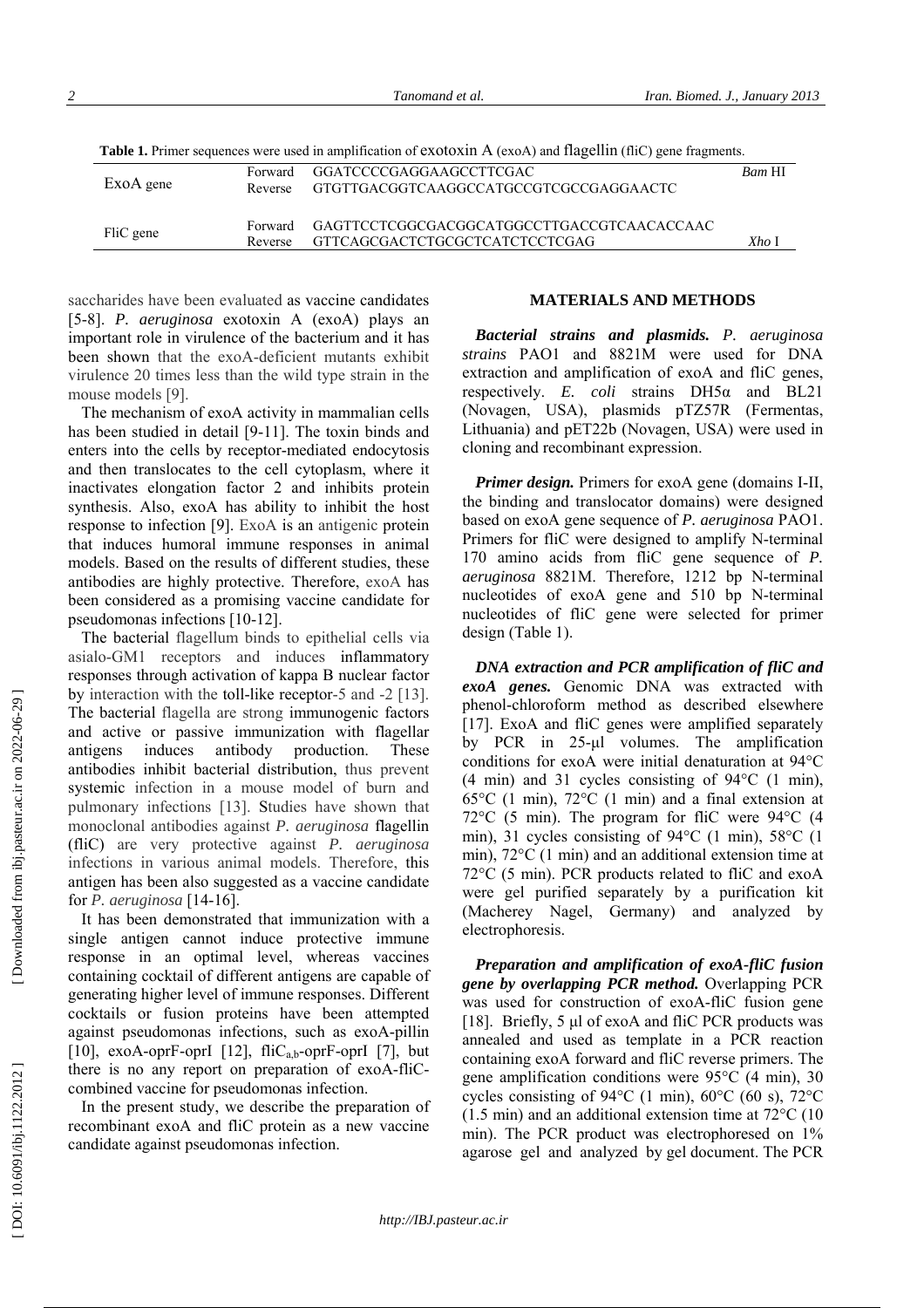

**Fig. 1.** Electrophoresis of PCR product on agarose gel (1%). Lane 1, exoA, lane 2, fliC and lane 3, DNA size marker (1 kb).

band related to fusion gene was cut and recovered by using a purification kit (MN, Macherey Nagel, Germany).

*Cloning and sequencing.* Cloning of fusion gene was carried out by ligation of PCR product into the pTZ57R vector using TA cloning method according to the manufacturer's instructions (Fermentas, Lithuania). The ligation was transformed into the *E. coli* DH5a, and screening was performed by PCR and restriction analysis. Positive clones of pTZ-exoA-fliC were sequenced (Eurofins MWG Operon, Germany) for analysis of the sequence integrity.

*Subcloning and fusion protein expression.* For recombinant expression of exoA-fliC fusion protein in *E. coli*, the insert was removed from pTZ-exoA-fliC vector by digestion with *Xho*I enzymes and subcloned into the pET22b expression vector. Then, the pET22bexoA-fliC construct was transformed into *E. coli* BL21, cultured in LB broth containing ampicillin and incubated at 37°C and 15 rpm/min shaking. In an optical density equal to 0.5 (600 nm), the culture was induced by adding 1 mM IPTG and it was continued for further four hours. The cells were harvested by centrifugation at  $6,000 \times g$  for 3 minutes and the protein expression was assessed using SDS-PAGE.

*Preparation of cellular lysate and analysis of solubility of expressed protein.* For expressed protein solubility analysis, *E. coli* BL21 containing pET22bexoA-fliC vector was cultured in 10-ml LB broth supplemented with ampicillin. After 18 hours, it was transferred to 100-ml LB broth containing ampicillin and incubated at 37°C and 250 rpm shaking. In optical density eua =  $0.5$  (600 nm) 1 mM IPTG was added to

the culture and the incubation was continued for two hours in 37°C and 250 rpm shaking. Then, bacterial pellet was collected by centrifugation at  $7000 \times g$  for 10 min, dissolved in 3 ml of lysis buffer and sonicated on ice (20 s, 80%, 10 periods). After cell lysis, it was centrifuged at  $8000 \times g$  for 10 min and the supernatant and pellet were analyzed by SDS-PAGE for determining the solubility of expressed protein.

*Protein purification from inclusion body.* Ni-NTA affinity chromatography method (Qiagen, Chatsworth, CA, USA) was used for His-tagged fusion protein purification according to the manufacturer's instructions. Purification was performed under denaturing condition using 8 M urea for denaturation. The sonication pellet (inclusion body) was washed  $3\times$ with  $PBS + 1\%$  Triton X-100 and dissolved in 4-6 ml of 8 M urea lysis buffer. The supernatant was then mixed with 2 ml resin, incubated at room temperature for 30 min and transferred to chromatography column. The contamination proteins were washed away from the column using wash buffer (20 mM sodium phosphate, 300 mM NaCl, 50 mM imidazol, pH 8.0). The protein was then collected from column by using elution buffer (20 mM sodium phosphate, 300 mM NaCl and 250 mM imidazol, pH 8.0). For removing imidazol, the purified recombinant protein was dialyzed against PBS, pH 7.4. The purity of protein was analyzed by SDS-PAGE and protein concentration was assessed by Bradford's method.

*Western-blotting.* Western-blotting was used to evaluate the immunological properties of recombinant exoA-fliC fusion protein. For this purpose, the recombinant protein was separated on SDS-PAGE gel and transferred to PVDF membranes by semi-dry blotting. Then, the reactivity of recombinant protein with antibody to *P. aeruginosa* native exoA (Sigma Product Number P2318) and sera (1:2000) from patients with *P. aeruginosa* infections were analyzed. The blood samples of patients with systemic and local *P. aeruginosa* infections were obtained from Sina Hospital (Tabriz). The *P. aeruginosa* infections in these patients were nosocomial and multi-resistant drug infections. HRP-conjugated anti-rabbit IgG (1:5000), HRP-conjugated anti-human IgG (1:5000) and DAB substrate were used for reaction detection.

#### **RESULTS**

*PCR amplification of P. aeruginosa exoA and fliC genes.* PCR amplification of exoA (domains I and II) gene from *P. aeruginosa* strain PAO1 and fliC gene from *P. aeruginosa* strain 8821M resulted in a PCR products of 1212 bp and 510 bp, respectively, that was in expected product sizes (Fig. 1).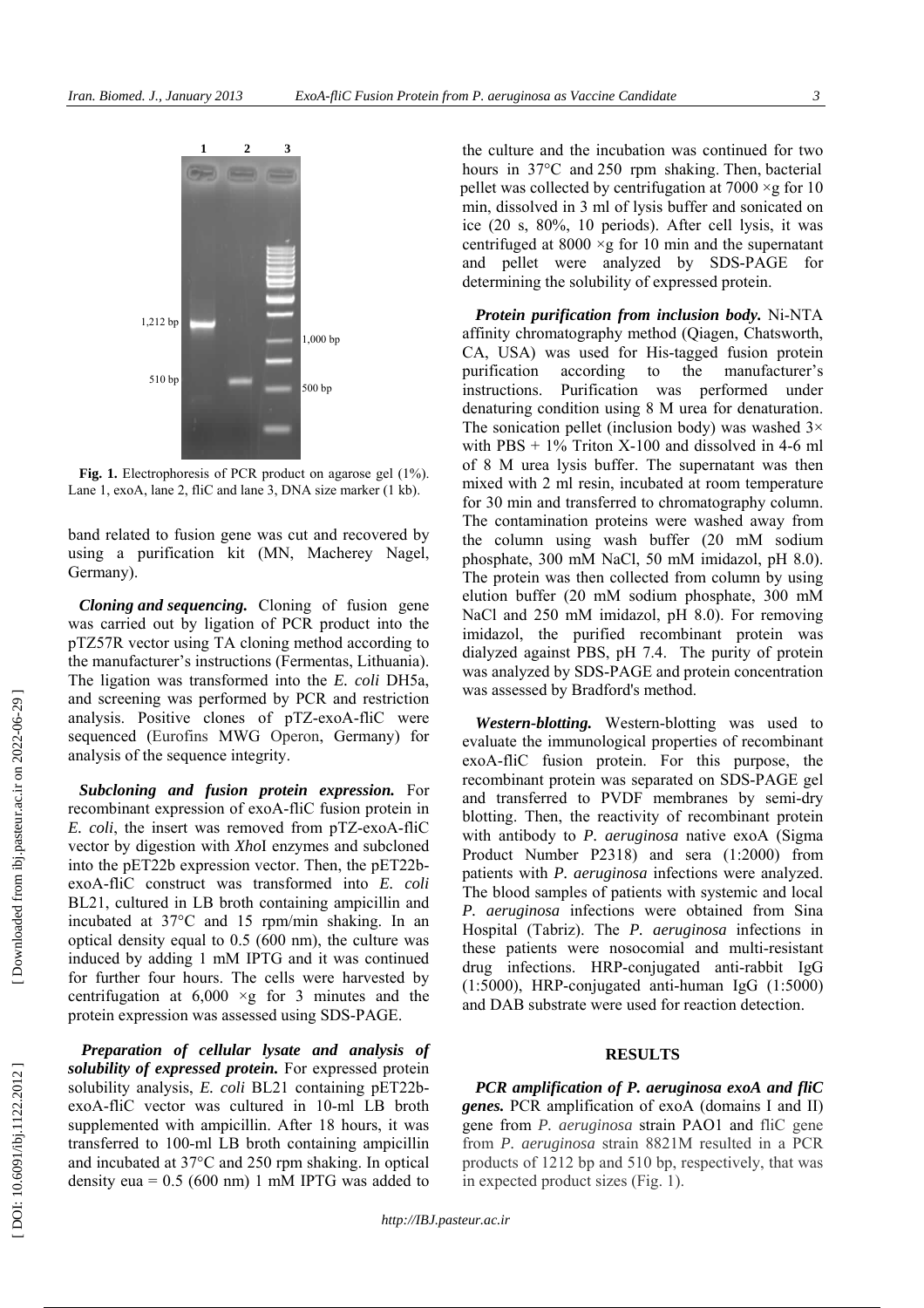

**Fig. 2.** Electrophoresis of overlapping PCR product on agarose gel (1%). Lane 1, exotoxinA-fliC and Lane 2, DNA size marker (1 kb).

*Preparation of exoA-fliC fusion gene by overlapping PCR.* PCR amplification of exoA-fliC fusion gene using exoA forward and fliC reverse primers resulted in a fragment of 1722 bp (Fig. 2). Sequencing fusion gene after cloning into pTZ57 vector confirmed the integrity and in-frame fusion of exoA-fliC genes.

*Recombinant expression of exoA-flagellin fusion protein.* For high-level expression of exoA-fliC fusion protein in *E. coli*, the insert was removed from pTZ-57 cloning vector and subcloned into the pET22b expression vector along with c-terminal 6-His tag (Fig. 3). Induction of *E. coli* BL21 with IPTG transformed with expression cassette resulted in a high level



**Fig. 3.** Electrophoresis of digestion product. Lane 1 and 2, recombinant vector pET22b-exo-fliC digested whit *Bam*hI and *Xho*I; Lane 3, DNA size marker (1 kb).

expression of recombinant protein as appeared in SDS-PAGE analysis of the lysate of induced bacteria. Figure 4 shows the Coomassie blue stained SDS-PAGE gels of *E. coli* culture before and after induction. Recombinant exoA-fliC fusion protein was expressed as a 63-kDa protein in high concentration. Purification of His-tagged fusion protein by Ni-NTA affinity chromatography resulted in a highly pure protein which was appeared as a single band in SDS-PAGE analysis of purified protein (Fig. 4).

*Western-blotting results.* Western-blotting analysis showed that recombinant exoA-fliC was reacted with antibody against native exoA antibody (Fig. 5). This finding verified the correct conformational structure of recombinant protein produced in *E. coli*. Analysis for reactivity of recombinant fusion protein to sera from patients with *P. aeruginosa* infections showed that all sera contained antibody against exoA-fliC and they were highly reacted to the recombinant protein (Fig. 6).



**Fig. 4.** Analysis of expressed and purified recombinant fusion protein on SDS-PAGE (12%). Lane 1, standard protein size marker; lane 2, pellet of un-induced bacteria; lane 3, pellet of IPTG-induced bacteria and lane 4, purified-recombinant fusion protein.

## **DISCUSSION**

*P. aeruginosa* is the second-leading cause of nosocomial infections that is frequently resistant to most of commonly used antibiotics [19]. Therefore, the management of *P. aeruginosa* infections is a major problem in clinical practice. Nowadays, development of alternative methods for treatment of *P. aeruginosa* infections is very necessary [20]. Various new approaches have been investigated to combat pseudomonas infection. Among them, immunotherapy and vaccine development seem to be promising therapeutic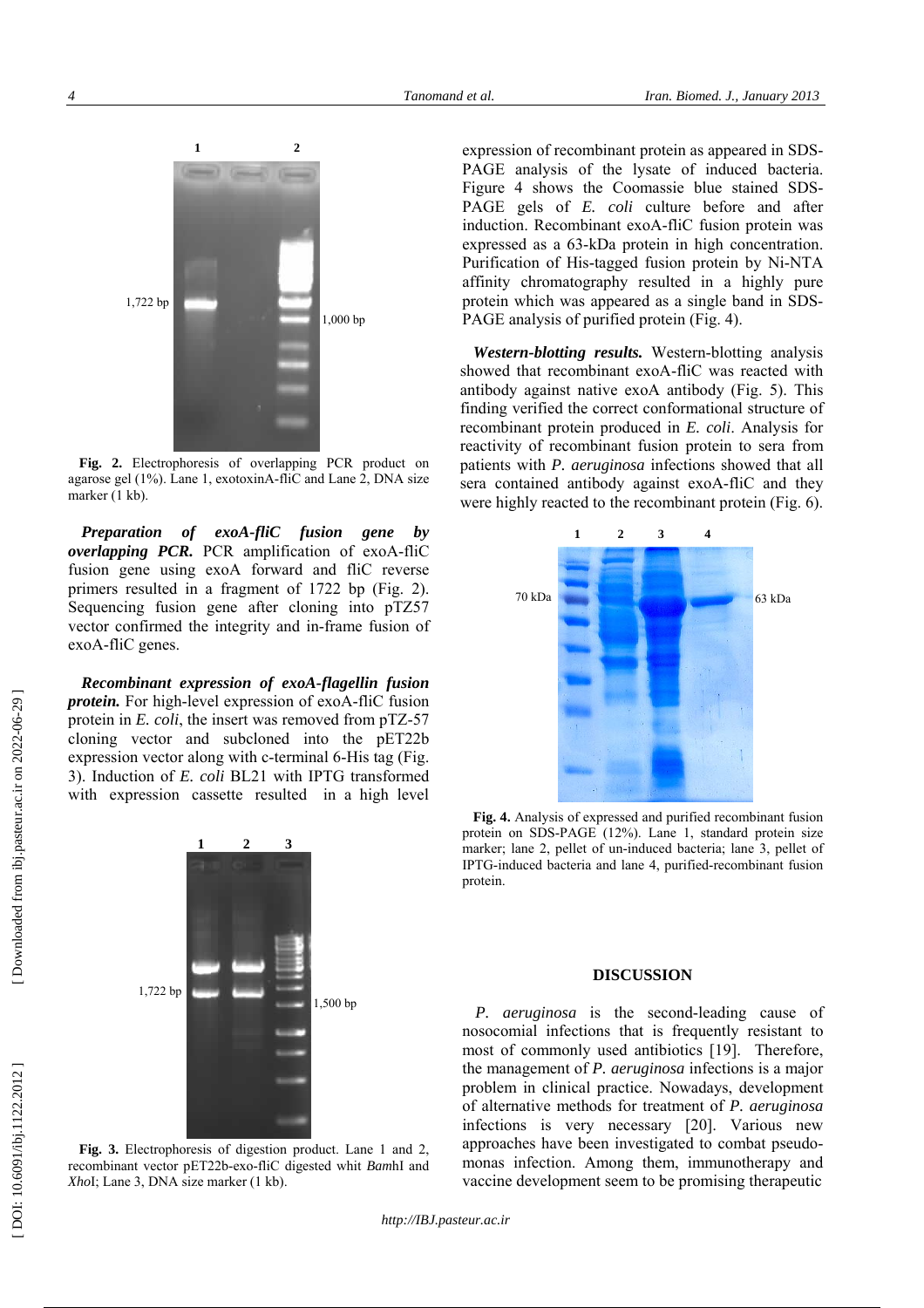

**Fig. 5.** Western-blot of recombinant fusion protein probed with polyclonal anti-exotoxin antibody (Sigma, UK). Lane 1, pre-stained protein size marker and lane 2, purified fusion protein.

and preventive tools [4]. Several different antigens have been evaluated for their immunogenicity and protective response in mouse models [21, 22], but it has shown that none of these tested antigens alone were able to induce sufficient protective response. Therefore, it has been postulated that effective immune response induction may need the use of a cocktail of different antigens [9, 21, 22].

Enhanced clearance of *P. aeruginosa* following immunization of mice with different cocktail antigens, including LPS-exoA [23], exoA-oprF-oprI [12], exoAalginate [24], fliC<sub>a b</sub>-oprF-oprI [7] and exoA-Elastasealkaline protease [25] have been reported by different investigators. These studies proposed exoA and fliC of *P. aeruginosa* as important vaccine candidates [13, 26].

We report here the development of a recombinant exoA-fliC fusion protein as a new vaccine candidate against *P. aeruginosa* infections. A study has used native exoA and fliC purified from bacterial culture; however, it has shown that purification of native exoA from culture medium is very difficult and proteases secreted into the culture medium decrease the yield of product [27]. Therefore, production of recombinant exoA is preferred for preparation of exoA with high quality and quantity.

On the other hand, the native exoA is toxic and its modification into toxoid form by different methods may alter its conformation, which this can affect immunological properties of the protein. However, in the recombinant approach, it is possible to genetically manipulate the structure of exoA and select desired domains and epitopes. For example, it has been shown that deletion of Glu-553 in the toxic domain of exoA abolishes the toxicity of pseudomonas exoA [28]. In our study, non-toxic exoA with suitable immunogenic properties was obtained by deletion of enzymatic domain.

In the case of fliC, it has been shown that efficiency of purification of native fliC from bacteria is low and production of fliC by recombinant technology is a preferred method [29]. In the recombinant method, not only production of large amounts of fliC is possible but also selection of conserved and immunogenic domains and deleting of unnecessary domains are feasible. In our study, a 510-bp fragment of fliC gene (encoding 170 conserved N-terminal amino acids of fliC) and a 1212-bp fragment of exoA gene (encoding 404 N-terminal amino acids of exoA as non-toxic domain) were selected and used for recombinant expression and protein production.

In this research, exoA-fliC fusion gene was prepared by overlapping PCR method and showed that this method is rapid, easy and cost-effective for preparation of fusion protein. This finding is consistent with the previous reports about advantages of overlapping PCR for production of fusion genes [18, 30].

Expression of recombinant fusion protein by *E. coli* using pET22b vector resulted in production of exoA-



**Fig. 6.** Western-blot of recombinant fusion protein probed with the sera from patients with *Pseudomonas aeruginosa* infection. Lane1, pre-stained protein size marker and Lanes 2-6, reaction of purified recombinant fusion protein with the sera from patients with *Pseudomonas aeruginosa* infection.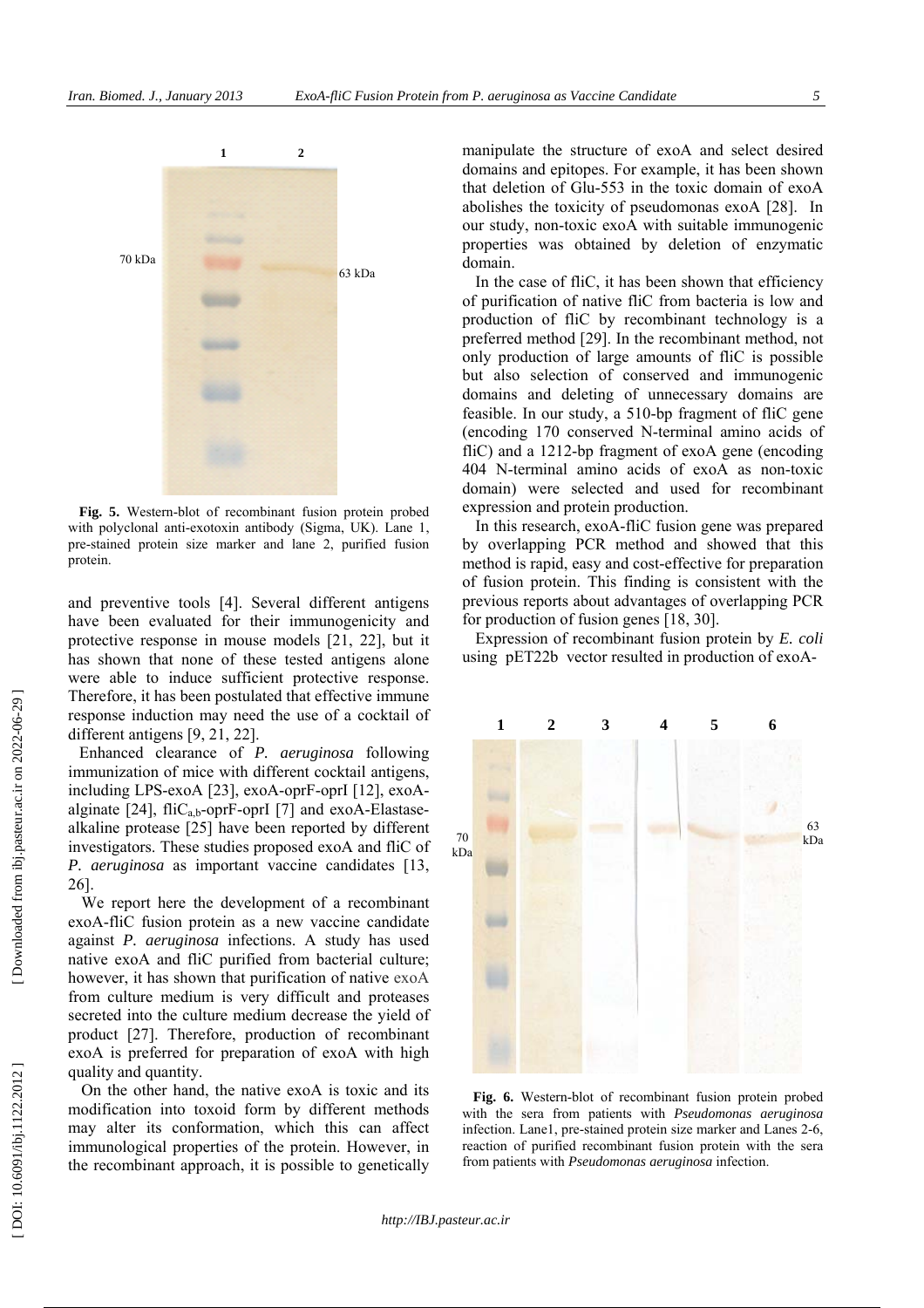fliC fusion protein in high concentration, that it is appeared as an approximately 63-kDa band in SDS-PAGE. Western-blot analysis showed the reactivity of exoA-fliC fusion protein with antibody against native exoA, that confirms the correct structure of recombinant fusion protein. This finding indicated that this system is a suitable expression system for production of recombinant exoA-fliC fusion protein, that is consistent with several previous studies [17, 27- 29].

Sera from patients infected with *P. aeruginosa* recognized the recombinant fusion protein in 1:2000 dilution. This finding verified the highly antigenic properties of the selected proteins. These results showed that exoA and fliC of *P. aeruginosa* are immunogenic during infection and all patients' sera reacted with recombinant protein. These results also indicate that this fusion protein may be used as a serodiagnostic antigen for rapid diagnosis of *P. aeruginosa* infections.

In conclusion, the results of this study suggest that the exoA-fliC fusion protein prepared in this study is a highly antigenic molecule that can be considered as a new vaccine candidate for further evaluations in animal models.

## **ACKNOWLEDGMENTS**

We thanks Dr. Ashraf Mobarez (Dept. of Bacteriology, Faculty of Medical Sciences, Tarbiat Modares University), Hamid Mostafazadeh, Leila Rahbarnia and Shiva Ahdi Khosroshahi (Biotechnology Research Center, Tabriz University of Medical Sciences) for their kindly helps and suggestions.

## **REFERENCES**

- 1. Mesaros N, Nordmann P, Plesiat P, Roussel-Devallez M, Van Eldere J, Glupczynski Y et al. Pseudomonas aeruginosa: resistance and therapeutic options at the turn of the new millennium. *Clin Microbiol Infect.2007 Jun;13(6):560-78*.
- 2. Sadikot R, Blackwell TS, Christman JW, Prince AS. Pathogen-host interactions in *Pseudomonas aeruginosa* pneumonia. *Am J Respir Crit Care Med.2005 Jun;171 (11):1209-23.*
- 3. Tavajjohi Z, Moniri R. Detection of ESBLs and MDR in *Pseudomonas aeruginosa* in a tertiary-care teaching hospital. Iranian J Clin Infect Dis.2011;6(1):18-23.
- 4. Doring G, Pierb GB. Vaccines and immunotherapy against *Pseudomonas aeruginosa*. *Vaccine.2008 Feb; 26(8):1011-24*.
- 5. Manafi A, Kohanteb J, Mehrabani D, Japoni A, Amini M, Naghmachi M et al. Active immunization using

exotoxin A confers protection against *Pseudomonas aeruginosa* infection in a mouse burn model. *BMC Microbiol.2009;(23):223-7*.

- 6. Cryz SJ, Fiirer E, Sadoff JC, Germanier R, Pastan I, Willingham MC et al. Use of pseudomonas aeruginosa toxin A in the construction of conjugate vaccines and immunotoxins. *Rev Infect Dis.1987 Sep-Oct;(5):S644- S9*.
- 7. Weimer ET, Haiping Lu, Kock N, Wozniak D, Mizel S. A fusion protein vaccine containing OprF Epitope 8, OprI, and type A and B flagellins promotes enhanced clearance of nonmucoid *Pseudomonas aeruginosa*. *Infect.Immun.2009 Jun; 77(6): 2356-66*.
- Doring G, Meisne C, Stern M. A double-blind randomized placebo-controlled phase III study of a Pseudomonas aeruginosa flagella vaccine in cystic fibrosis patients. *PNAS.2007 Jun; 104(26):11020-5*.
- 9. Wolf P, Beile U. Pseudomonas exotoxin A: From virulence factor to anti-cancer agent. *Int J Med Microbiol.2009 Mar;299(3):161-76*.
- 10. Hertle R, Mrsny R, Fitzgerald D. Dual-Function Vaccine for *Pseudomonas aeruginosa*: characterization of chimeric exotoxin A-pilin protein. *Infect Immun.2001 Nov;69(11):6962-9*.
- 11. Denis-Mize KS, Price BM. Analysis of immunization with DNA encoding *Pseudomonas aeruginosa* exotoxin A. *FEMS Immunol Med Microbiol.2000 Feb;27(2):147- 54*.
- 12. Chen TY, Shang HF. Recombinant protein composed of pseudomonas exotoxin A, outer membrane proteins I and F as vaccine against *P. aeruginosa* infection. *Appl Microbiol Biotechnol.1999 Oct;52(4):524-33*.
- 13. Campodo´nico V, Llosa N, Grout M, Do¨ring G, Maira-Litra´n T, Pier G. Evaluation of flagella and flagellin of *Pseudomonas aeruginosa* as vaccines. *Infect Immun. 2010; 78(2):746-55*.
- 14. Matsumoto T, Tateda K, Miyazaki S, Furuya N, Ohno A, Ishii Y et al. Effect of antiflagellar human monoclonal antibody on gut-derived *Pseudomonas aeruginosa* sepsis in mice. *Clin Diagn Lab Immunol. 1999 Jul;6(4):537-41*.
- 15. Barnea Y, Carmeli Y, Neville L, Kahel-Reifer H, Eren R, Dagan S et al. Therapy with anti-flagellin A monoclonal antibody limits *Pseudomonas aeruginosa* invasiveness in a mouse burn wound sepsis model. *Burns.2009 May;35(3):390-96*.
- 16. Nilsson E, Amini A, Wretlind B, Larsson A. *Pseudomonas aeruginosa* infections are prevented in cystic fibrosis patients by avian antibodies binding *Pseudomonas aeruginosa* flagellin. *J Chromatogr.2007; 856(1-2):75-80*.
- 17. Farajnia S, Hassanpour R, Lotfipour F. Cloning and expression of human IL-11 in *E. coli*. *Pharm Sci.2010; 15(4): 353- 9*.
- 18. Heckman K, Pease L. Gene splicing and mutagenesis by PCR-driven overlap extension. *Nat Protoc.2007;2(4): 924-32*.
- 19. Tohidpour A, Najar Peerayeh S, Mehrabadi JF, Rezaei Yazdi H. Determination of the efflux pump-mediated resistance prevalence in *Pseudomonas aeruginosa*, using an efflux pump inhibitor. *Curr Microbiolol.2009 Sep;59(3):352-5*.